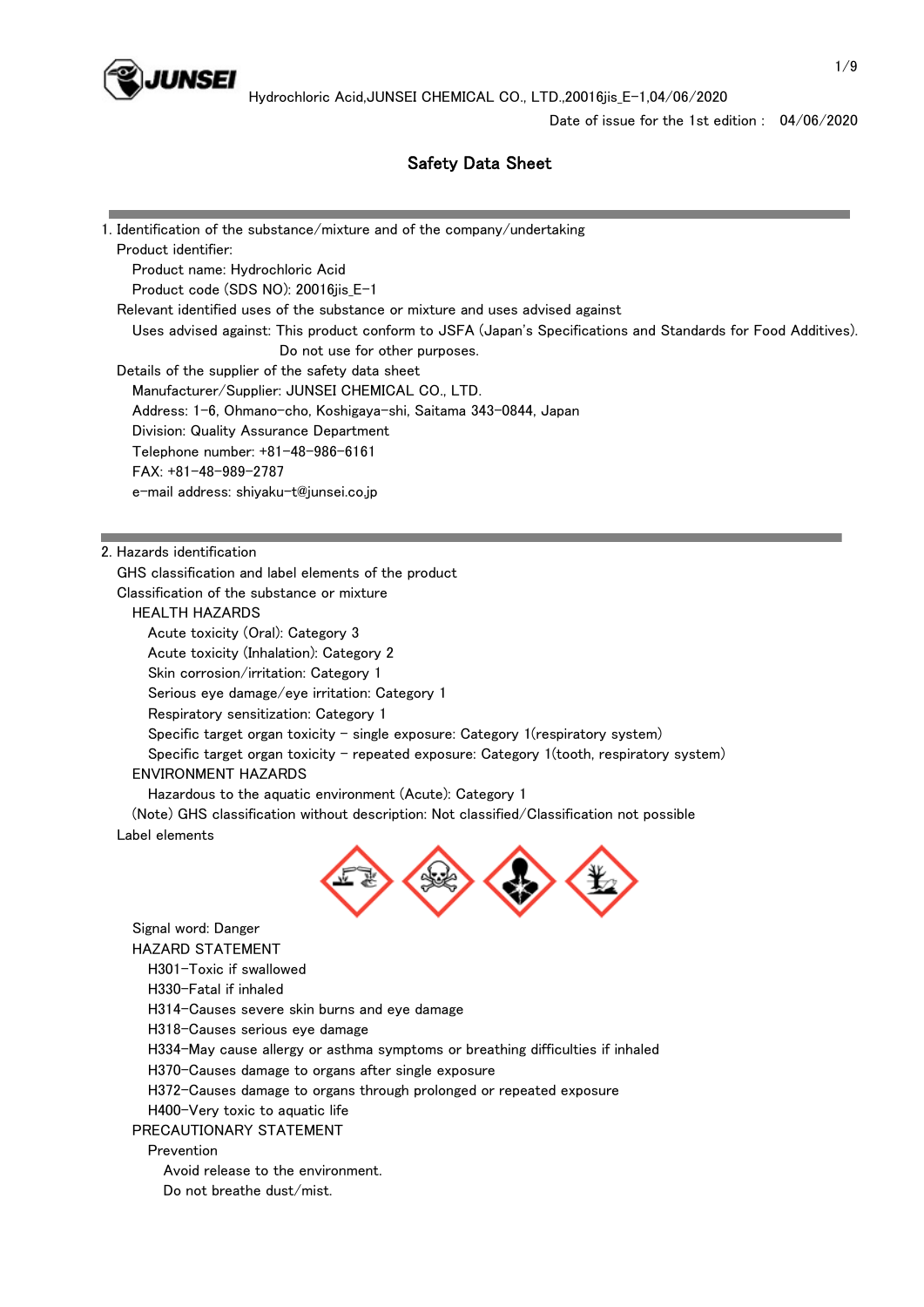

In case of inadequate ventilation wear respiratory protection. (as specified by the

manufacturer/supplier or the competent authority.)

Use only outdoors or in a well-ventilated area.

Wash contaminated parts thoroughly after handling.

Wear protective gloves, protective clothing or face protection.

Wear eye protection/face protection.

Do not eat, drink or smoke when using this product.

Response

Collect spillage.

Get medical advice/attention if you feel unwell.

Immediately call a POISON CENTER or doctor/physician.

IF exposed or concerned: Call a POISON CENTER or doctor/physician.

If experiencing respiratory symptoms: Call a POISON CENTER or doctor/physician.

IF INHALED: Remove person to fresh air and keep comfortable for breathing.

 IF ON SKIN (or hair): Take off immediately all contaminated clothing. Rinse skin with water/shower. Wash contaminated clothing before reuse.

IF IN EYES: Rinse cautiously with water for several minutes. Remove contact lenses, if

present and easy to do. Continue rinsing.

IF SWALLOWED: Immediately call a POISON CENTER or doctor/physician.

IF SWALLOWED: Rinse mouth. Do NOT induce vomiting.

#### Storage

Store in a well-ventilated place. Keep container tightly closed.

Store locked up.

Disposal

Dispose of contents/container in accordance with local/national regulation.

#### 3. Composition/information on ingredients Mixture/Substance selection:

Mixture

 Ingredient name:Hydrogen chloride Content (%):31.5~42.0 Chemical formula:ClH Chemicals No, Japan:1-215 CAS No.:7647-01-0 MW:36.46 ECNO:231-595-7

Ingredient name:Water

 Content (%):Residual quantity of the ingredient mentioned above Chemical formula:H2O CAS No.:7732-18-5 MW:18.0 ECNO:231-791-2

#### 4. First-aid measures

Descriptions of first-aid measures

General measures

Get medical attention/advice if you feel unwell.

Immediately call a POISON CENTER or doctor/physician.

IF INHALED

Remove person to fresh air and keep comfortable for breathing.

If experiencing respiratory symptoms: Call a POISON CENTER or doctor/physician.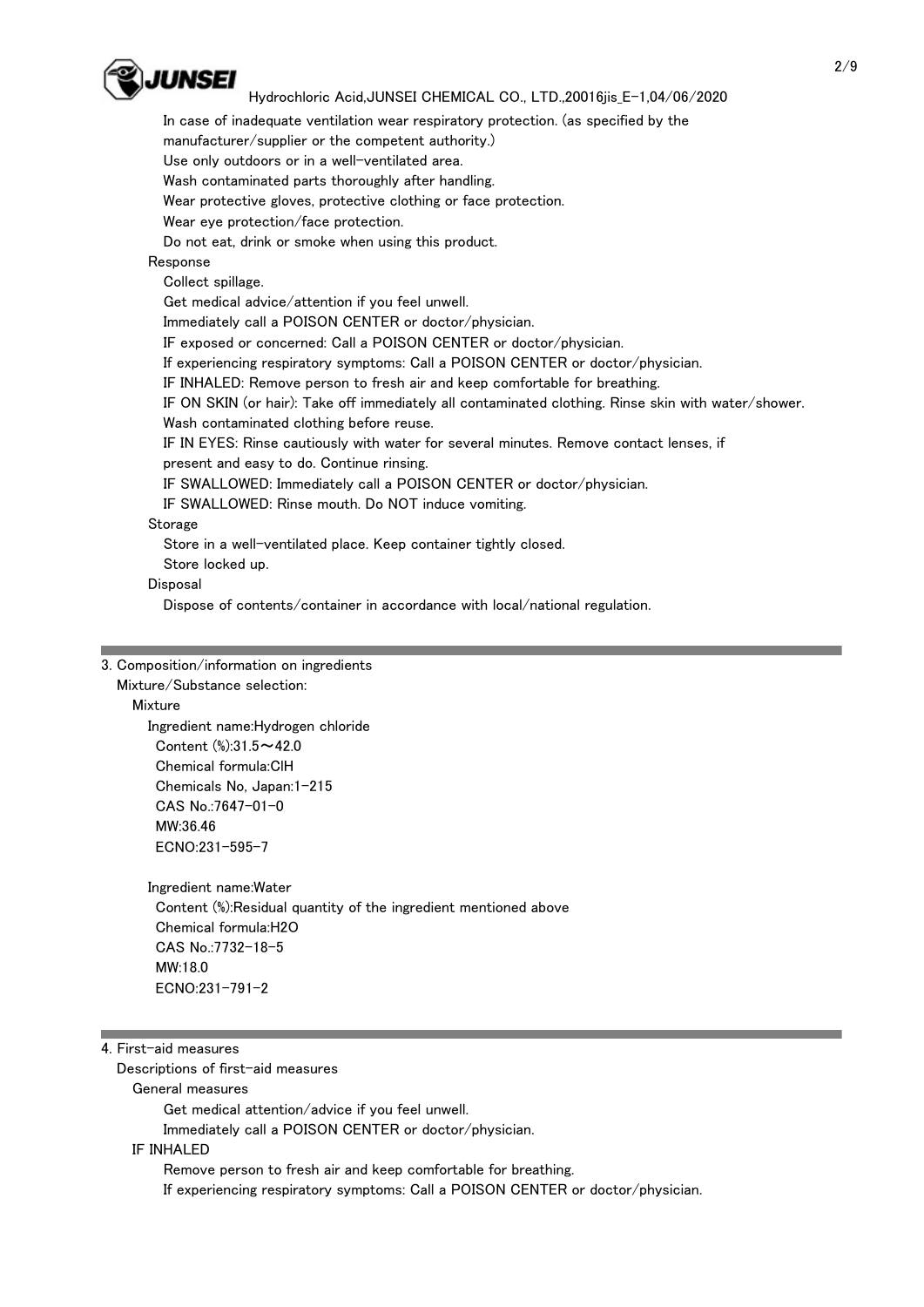

Call a POISON CENTER or doctor/physician if you feel unwell.

### IF ON SKIN (or hair)

Take off immediately all contaminated clothing. Rinse skin with water/shower.

If skin irritation or rash occurs: Get medical advice/attention.

#### IF IN EYES

 Rinse cautiously with water for several minutes. Remove contact lenses, if present and easy to do. Continue rinsing.

If eye irritation persists: Get medical advice/attention.

#### IF SWALLOWED

Rinse mouth. Do NOT induce vomiting.

Immediately call a POISON CENTER or doctor/physician.

Call a POISON CENTER or doctor/physician if you feel unwell.

#### 5. Fire-fighting measures

Extinguishing media

Suitable extinguishing media

Use appropriate extinguishing media suitable for surrounding facilities.

The product is non-flammable.

Unsuitable extinguishing media data is not available.

#### Specific hazards arising from the substance or mixture

Containers may explode when heated.

Fire may produce irritating, corrosive and/or toxic gases.

- Runoff from fire control or dilution water may cause pollution.
- Advice for firefighters

Specific fire-fighting measures

Evacuate non-essential personnel to safe area.

Cool container with water spray.

Special protective equipment and precautions for fire-fighters

Wear fire/flame resistant/retardant clothing.

Wear protective gloves/protective clothing/eye protection/face protection.

 Firefighters should wear self-contained breathing apparatus with full face peace operated positive pressure mode.

#### 6. Accidental release measures

Personnel precautions, protective equipment and emergency procedures

Keep unauthorized personnel away.

 In case of contact with substance, immediately flush skin or eyes with running water for at least 20 minutes.

Ventilate area until material pick up is complete.

Wear proper protective equipment.

PUBLIC SAFTY: Ventilate closed spaces before entering.

#### Environmental precautions

Avoid release to headsprings, rivers, lakes, ocean and groundwater.

Methods and materials for containment and cleaning up

All equipment used when handling the product must be grounded.

 Cover with DRY earth, DRY sand, or other non-combustible material followed with plastic sheet to minimize spreading or contact with rain.

 Use clean non-sparking tools to collect material and place it into loosely covered plastic containers for later disposal.

Preventive measures for secondary accident

Collect spillage.

Stop leak if you can do it without risk.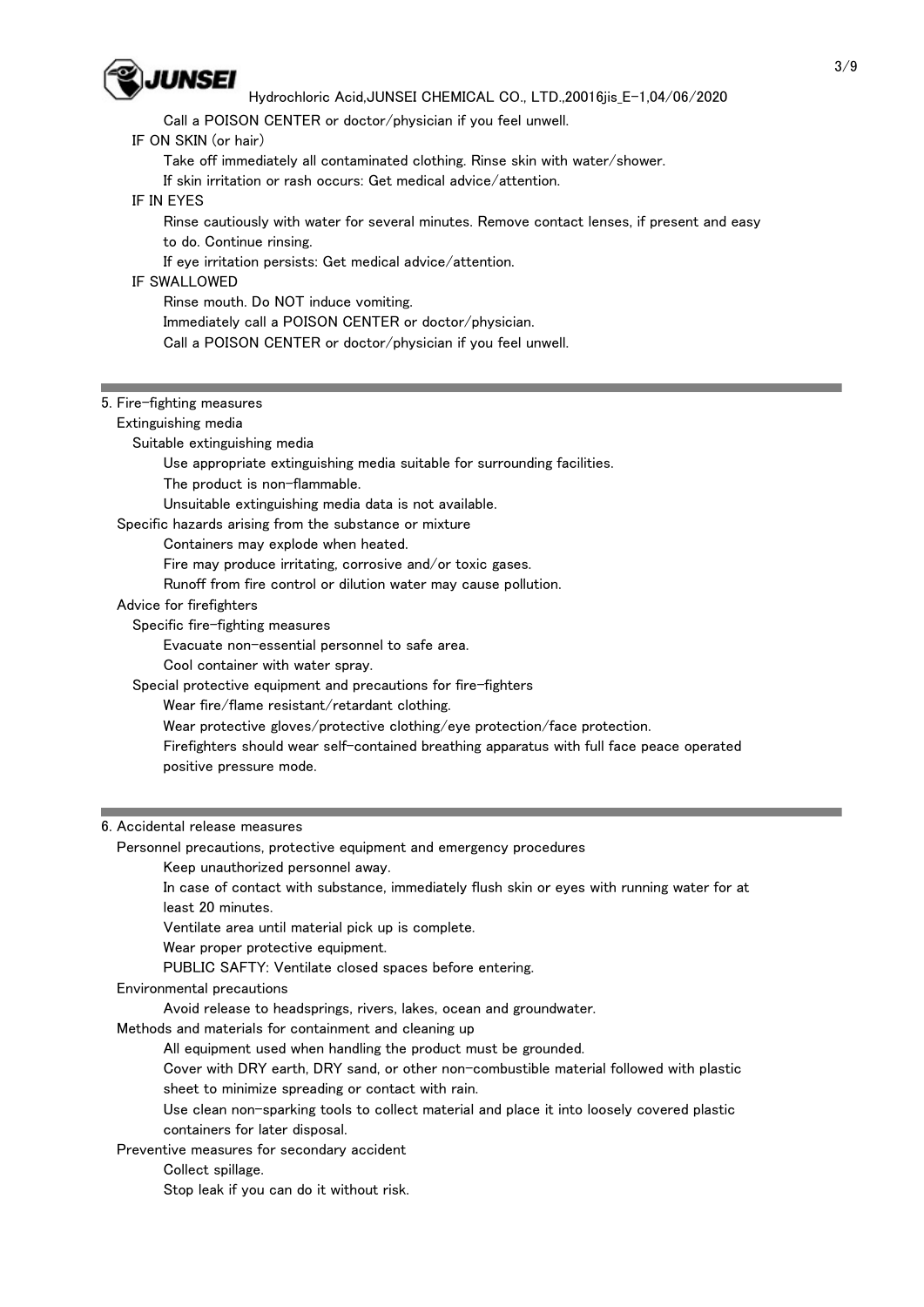

 Prevent entry into waterways, sewers, basements or confined areas. Use water spray to reduce vapors or divert vapor cloud drift. Avoid allowing water runoff to contact spilled material.

| 7. Handling and storage                                                    |  |  |  |  |  |
|----------------------------------------------------------------------------|--|--|--|--|--|
| Precautions for safe handling                                              |  |  |  |  |  |
| Preventive measures                                                        |  |  |  |  |  |
| (Exposure Control for handling personnel)                                  |  |  |  |  |  |
| Do not breathe dust/mist.                                                  |  |  |  |  |  |
| (Protective measures against fire and explosion)                           |  |  |  |  |  |
| Keep away from heat/sparks/open flames/hot surfaces. - No smoking.         |  |  |  |  |  |
| (Exhaust/ventilator)                                                       |  |  |  |  |  |
| Exhaust/ventilator should be available.                                    |  |  |  |  |  |
| (Safety treatments)                                                        |  |  |  |  |  |
| Avoid contact with skin.                                                   |  |  |  |  |  |
| Avoid contact with eyes.                                                   |  |  |  |  |  |
| <b>Safety Measures</b>                                                     |  |  |  |  |  |
| Use only outdoors or in a well-ventilated area.                            |  |  |  |  |  |
| Wear protective gloves, protective clothing or face protection.            |  |  |  |  |  |
| Use personal protective equipment as required.                             |  |  |  |  |  |
| When using do not eat, drink or smoke.                                     |  |  |  |  |  |
| Any incompatibilities                                                      |  |  |  |  |  |
| Bases, Oxidizing agents, Metals should not be mixed with the chemicals.    |  |  |  |  |  |
| Advice on general occupational hygiene                                     |  |  |  |  |  |
| Wash contaminated parts thoroughly after handling.                         |  |  |  |  |  |
| Do not eat, drink or smoke when using this product.                        |  |  |  |  |  |
| Wash contaminated clothing before reuse.                                   |  |  |  |  |  |
| Storage                                                                    |  |  |  |  |  |
| Conditions for safe storage                                                |  |  |  |  |  |
| Store in a well-ventilated place. Keep container tightly closed.           |  |  |  |  |  |
| Keep cool. Protect from sunlight.                                          |  |  |  |  |  |
| Store locked up.                                                           |  |  |  |  |  |
| Container and packaging materials for safe handling data is not available. |  |  |  |  |  |
|                                                                            |  |  |  |  |  |
|                                                                            |  |  |  |  |  |
| 8. Exposure controls/personal protection                                   |  |  |  |  |  |
| Control parameters                                                         |  |  |  |  |  |
| Control value in MHLW is not available.                                    |  |  |  |  |  |
| Adopted value                                                              |  |  |  |  |  |
| (Hydrogen chloride)                                                        |  |  |  |  |  |

 JSOH(2014) (ceiling) 2ppm; 3.0mg/m3 ACGIH(2000) STEL: C 2ppm (URT irr) OSHA-PEL (Hydrogen chloride) STEL: C 5ppm, 7mg/m3 NIOSH-REL

(Hydrogen chloride)

STEL: C 5ppm

Exposure controls

Appropriate engineering controls

Do not use in areas without adequate ventilation.

Eye wash station should be available.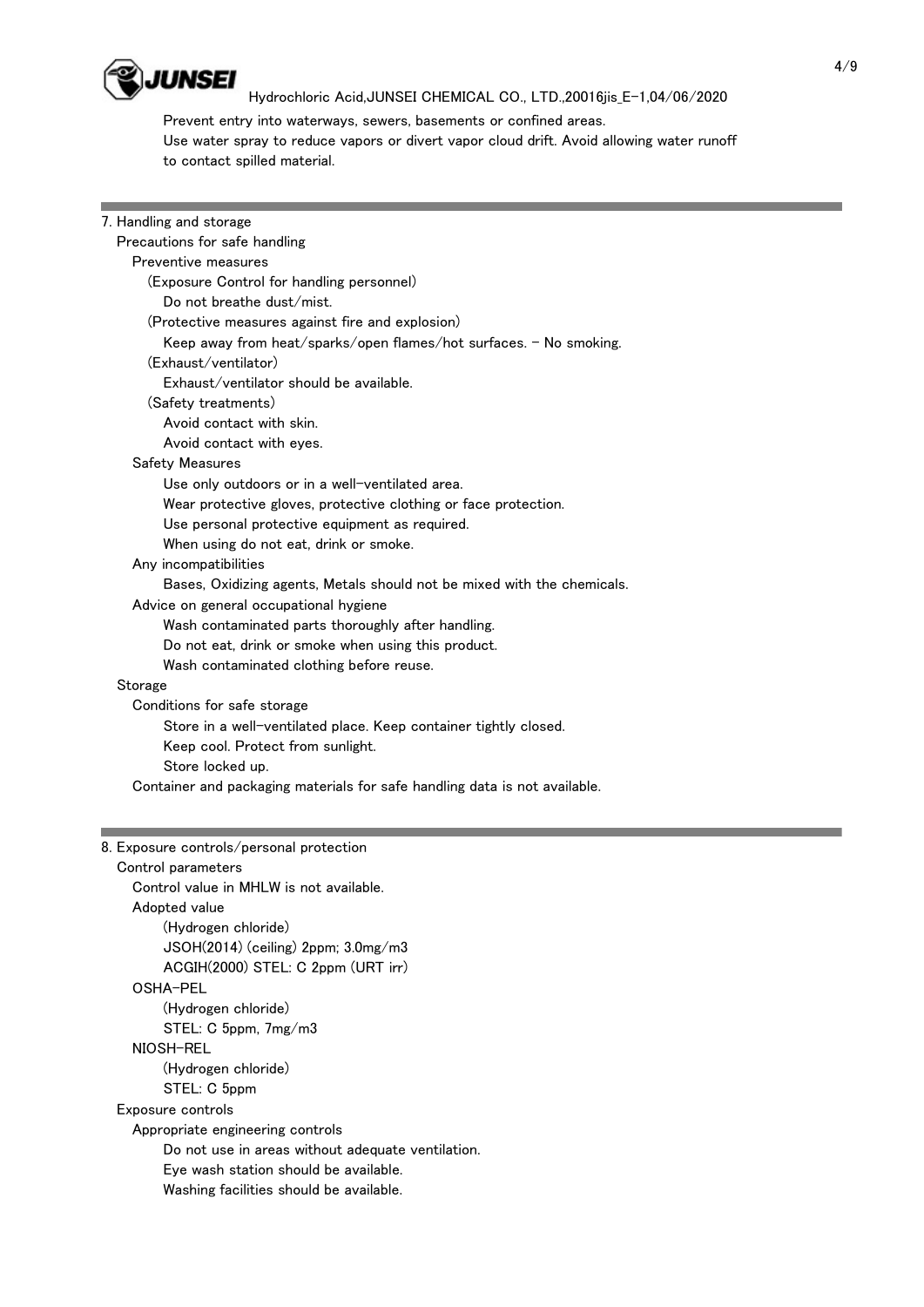

 Individual protection measures Respiratory protection Wear respiratory protection. Wear positive pressure self-contained breathing apparatus (SCBA). Hand protection Wear protective gloves. Recommended material(s): neoprene, nitrile, butyl rubber, viton, PVC,

impermeable or chemical resistant rubber

 Consult with your glove and/or personnel equipment manufacturer for selection of appropriate compatible materials.

## Eye protection

 Wear chemical safety goggle. Wear eye/face protection.

Skin and body protection

Wear impervious clothing and boots in case of repeated or prolonged treatment.

## 9. Physical and Chemical Properties

 Information on basic physical and chemical properties Physical state: Liquid Color: Colorless Odor: Irritant odor Odor threshold: 7.0~49.0mg/cm3; 0.26~0.3ppm Melting point/Freezing point: ca. -30°C (37%) Boiling point or initial boiling point: 108.5℃(ca. 37%) Boiling range data is not available. Flammability (gases, liquids and solids): Non-flammable Lower and upper explosion limit/flammability limit data is not available. Flash point: Non-flammable Auto-ignition temperature data is not available. Decomposition temperature data is not available. Self-Accelerating Decomposition Temperature/SADT data is not available.  $pH: pH \leq 2$  Dynamic viscosity data is not available. Kinematic viscosity data is not available. Solubility: Solubility in water: Miscible Solubility in solvent data is not available. n-Octanol/water partition coefficient data is not available. Vapor pressure: 190hPa(37%, 20℃) Vapor density data is not available. VOC data is not available. Evaporation rate data is not available. Density and/or relative density: 1.183~1.187g/cm3(37%, 20℃) Relative vapor density (Air=1) data is not available. Relative density of the Vapor/air - mixture at  $20^{\circ}C$  (Air = 1): 1.03 Critical temperature data is not available. No Particle characteristics data is not available.

10. Stability and Reactivity

**Reactivity** 

Runaway polymerization will not occur.

Chemical stability

Stable under normal storage/handling conditions.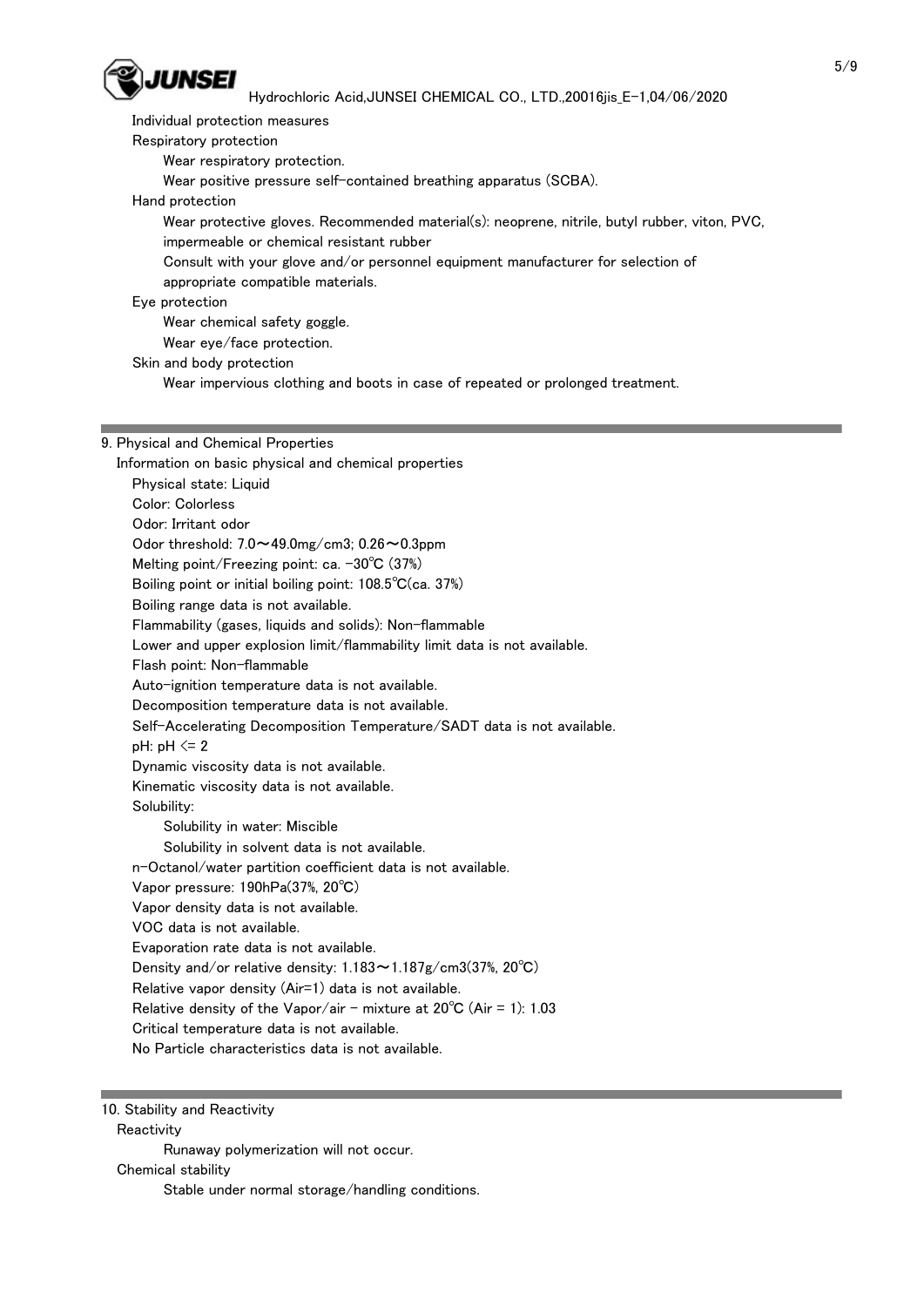

Corrosive fumes emitted on contact with air.

Possibility of hazardous reactions

This product is a strong acid. It reacts violently with bases and is corrosive.

Reacts violently with oxidants. This produces toxic gas.

Attacks many metals. This produces flammable/explosive gas.

Conditions to avoid

Contact with incompatible materials.

Heat.

Incompatible materials

Bases, Oxidizing agents, Metals.

Hazardous decomposition products

Chlorine, Hydrogen.

## 11. Toxicological Information Information on toxicological effects Acute toxicity Acute toxicity (Oral) [GHS Cat. Japan, base data] (Hydrogen chloride) rat LD50=238mg/kg (SIDS, 2009) Acute toxicity (Inhalation) [GHS Cat. Japan, base data] (Hydrogen chloride) mist: rat LC50=0.42mg/L/4hr (SIDS, 2009) Labor standard law, Japan; Toxic Hydrogen chloride Irritant properties Skin corrosion/irritation [GHS Cat. based on pH] pH <= 2, accordingly Skin corrosion/irritation: Category 1 [GHS Cat. Japan, base data] (Hydrogen chloride) rabbit/mouse/rat/human : corrosive (SIDS, 2009) Serious eye damage/irritation [GHS Cat. based on pH] pH <= 2, accordingly Serious eye damage/eye irritation: Category 1 [GHS Cat. Japan, base data] (Hydrogen chloride) rabbit : corrosive (SIDS, 2002) Sensitization Respiratory sensitization [GHS Cat. Japan, base data] (Hydrogen chloride) cat. 1; Occupational/Environmental Allergy Society, Japan Germ cell mutagenicity [GHS Cat. Japan, base data] (Hydrogen chloride) Reverse-mutation assay in bacteria (Ames test) :Negative(SIDS, 2009) **Carcinogenicity**  (Hydrogen chloride) IARC-Gr.3 : Not Classifiable as a Human Carcinogen ACGIH-A4(2000) : Not Classifiable as a Human Carcinogen Reproductive toxicity data is not available. STOT STOT-single exposure [cat.1] [GHS Cat. Japan, base data] (Hydrogen chloride) respiratory system/system (ACGIH, 2003)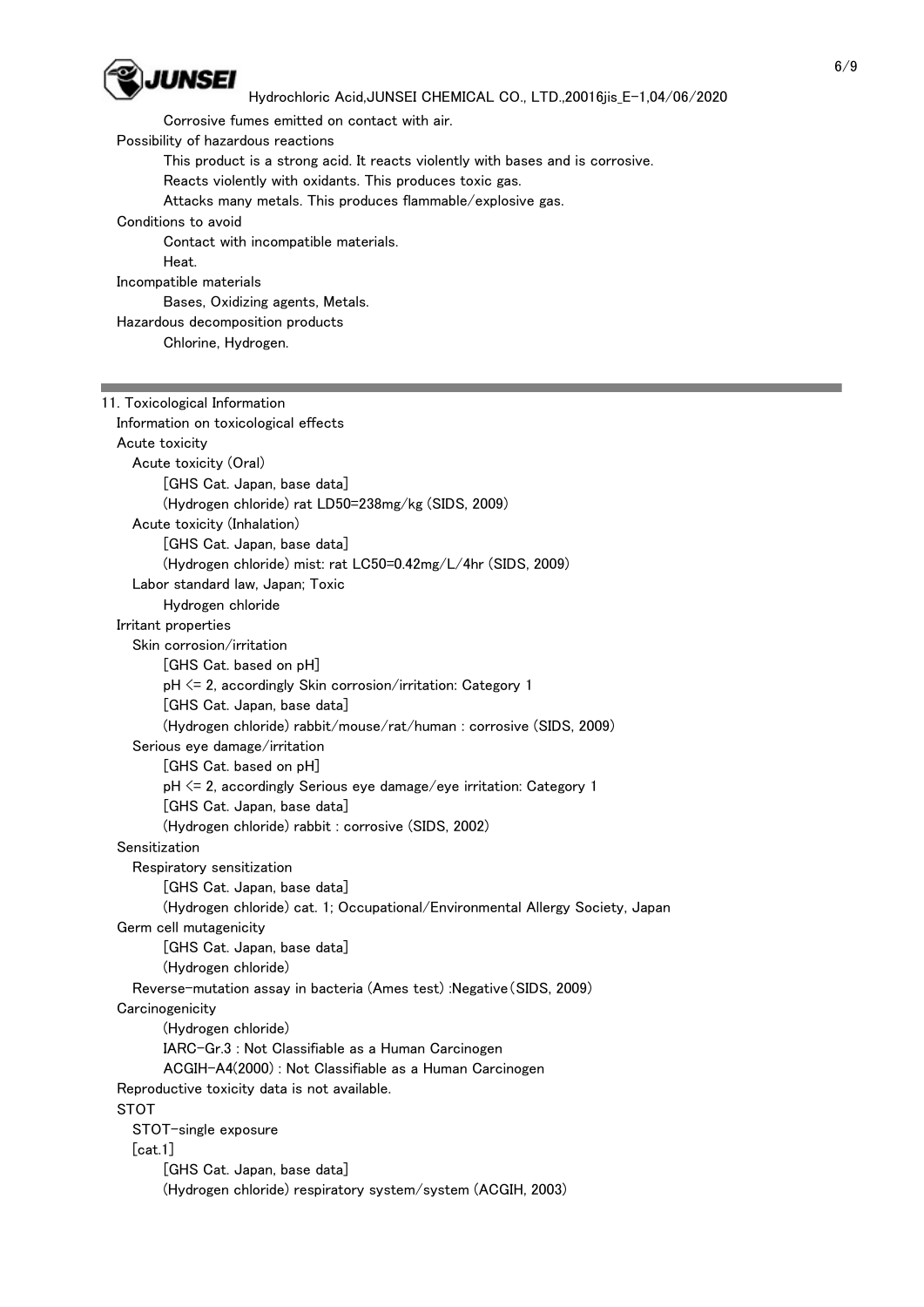

STOT-repeated exposure

[cat.1]

[GHS Cat. Japan, base data]

(Hydrogen chloride) teeth; respiratory system/system (SIDS, 2002)

Aspiration hazard data is not available.

### Additional data

Data on the preparation itself is not available.

| 12. Ecological Information                                                     |  |  |  |  |
|--------------------------------------------------------------------------------|--|--|--|--|
| Ecotoxicity                                                                    |  |  |  |  |
| Aquatic toxicity                                                               |  |  |  |  |
| H400-Very toxic to aguatic life                                                |  |  |  |  |
| Hazardous to the aquatic environment (Acute)                                   |  |  |  |  |
| [GHS Cat. Japan, base data]                                                    |  |  |  |  |
| (Hydrogen chloride) Crustacea (Daphnia magna) EC50=0.492mg/L/48hr (SIDS, 2005) |  |  |  |  |
| Water solubility                                                               |  |  |  |  |
| (Hydrogen chloride) 67 $g/100$ ml (30°C) (ICSC, 2016)                          |  |  |  |  |
| Persistence and degradability                                                  |  |  |  |  |
| Persistence and degradability data is not available.                           |  |  |  |  |
| Bioaccumulative potential                                                      |  |  |  |  |
| (Hydrogen chloride) log Pow=0.25 (ICSC, 2016)                                  |  |  |  |  |
| Mobility in soil                                                               |  |  |  |  |
| Mobility in soil data is not available.                                        |  |  |  |  |
| Other adverse effects                                                          |  |  |  |  |
| Ozone depleting chemical data is not available.                                |  |  |  |  |
| Additional data                                                                |  |  |  |  |
| Data on the preparation itself is not available.                               |  |  |  |  |

13. Disposal considerations

 Description of waste residues and information on their safe handling and methods of disposal, including the disposal of any contaminated packaging Waste treatment methods Avoid release to the environment  $(-$  if this is not the intended use).

Dispose of contents/container in accordance with local/national regulation.

|  |                                                                                           |  | 14. Transport Information |  |
|--|-------------------------------------------------------------------------------------------|--|---------------------------|--|
|  | $\frac{1}{10}$ $\frac{1}{10}$ $\frac{1}{10}$ $\frac{1}{10}$ $\frac{1}{10}$ $\frac{1}{10}$ |  |                           |  |

| UN NO., UN ULASS                                               |
|----------------------------------------------------------------|
| UN No.: 1789                                                   |
| Proper Shipping Name: HYDROCHLORIC ACID                        |
| Class or division : 8                                          |
| Packing group : II                                             |
| ERG GUIDE No.: 157                                             |
| IMDG Code (International Maritime Dangerous Goods Regulations) |
| UN No.: 1789                                                   |
| Proper Shipping Name: HYDROCHLORIC ACID                        |
| Class or division : 8                                          |
| Packing group : II                                             |
| <b>IATA Dangerous Goods Regulations</b>                        |
| UN No.: 1789                                                   |
| Proper Shipping Name: HYDROCHLORIC ACID                        |
| Class or division : 8                                          |
|                                                                |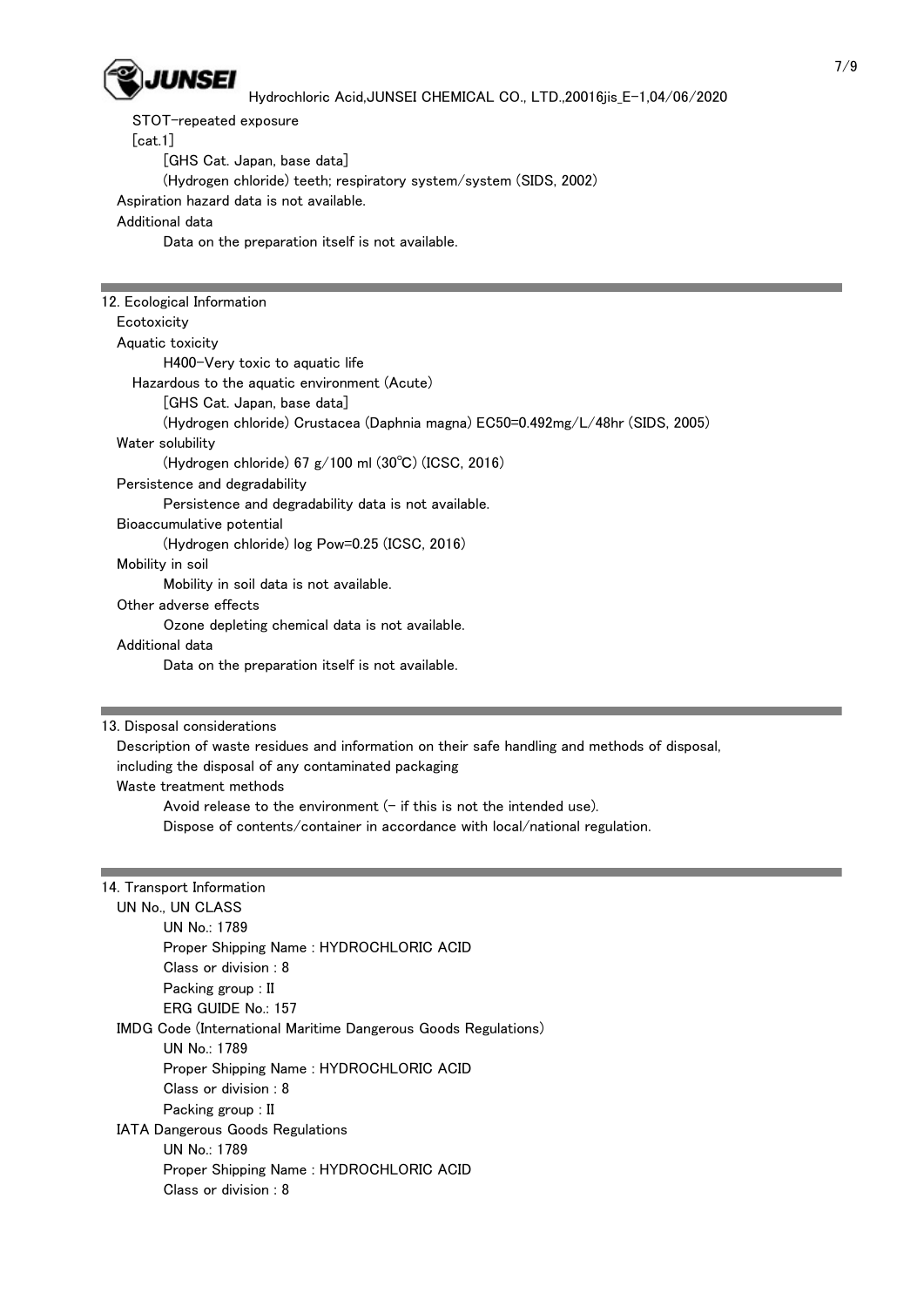

Hazard labels : Corrosive

Packing group : II

Environmental hazards

MARPOL Annex III - Prevention of pollution by harmful substances

Marine pollutants (yes/no) : yes

15. Regulatory Information

Environmental hazards

MARPOL Annex  $V$  - Prevention of pollution by garbage discharge Specific target organ toxicity  $-$  repeated exposure: cat.1 Hydrogen chloride Hazardous to the aquatic environment  $-$  acute hazard: cat.1 Hydrogen chloride Transport in bulk according to Annex II of MARPOL73/78 and IBC Code Noxious Liquid ; Cat. Z Hydrogen chloride Non Noxious Liquid ; Cat. OS **Water**  US Federal Regulations Chemicals listed in TSCA Inventory Hydrogen chloride; Water Other regulatory information We are not able to check up the regulatory information with regard to the substances in your country or region, therefore, we request this matter would be filled by your responsibility. Regulatory information with regard to this substance in your country or in your region should be examined by your own responsibility. Ensure this material in compliance with federal requirements and ensure conformity to local

Safety, health and environmental regulations/legislation specific for the substance or mixture

 regulations. Regulatory information in this section are limited to intentional ingredient(s), but does not contain information on non-intentional ingredients or impurities which are not informed by supplier(s).

## 16. Other information

GHS classification and labelling

H301-Acute Tox. 3: H301 Toxic if swallowed

H330-Acute Tox. 2: H330 Fatal if inhaled

H314-Skin Corr. 1: H314 Causes severe skin burns and eye damage

H318-Eye Dam. 1: H318 Causes serious eye damage

H334-Resp. Sens. 1: H334 May cause allergy or asthma symptoms or breathing difficulties if inhaled

H370-STOT SE 1: H370 Causes damage to organs after single exposure

H372-STOT RE 1: H372 Causes damage to organs through prolonged or repeated exposure

H400-Aquatic Acute 1: H400 Very toxic to aquatic life

#### Reference Book

 Globally Harmonized System of classification and labelling of chemicals, (6th ed., 2015), UN Recommendations on the TRANSPORT OF DANGEROUS GOODS 20th edit., 2017 UN

IMDG Code, 2018 Edition (Incorporating Amendment 39-18)

IATA Dangerous Goods Regulations (61th Edition) 2020

Classification, labelling and packaging of substances and mixtures (Table 3 ECNO6182012)

2016 EMERGENCY RESPONSE GUIDEBOOK (US DOT)

2020 TLVs and BEIs. (ACGIH)